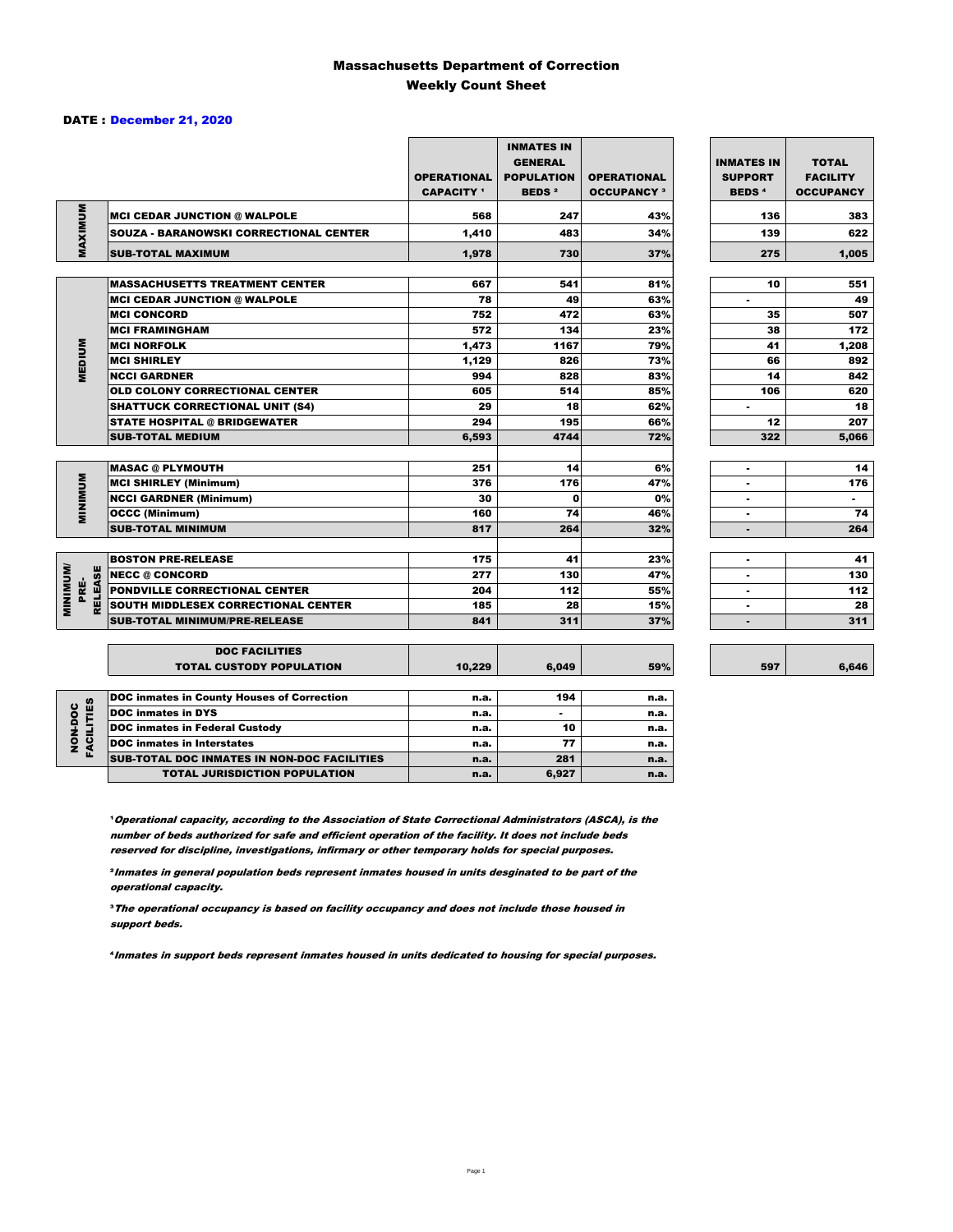### Massachusetts Department of Correction Weekly Count Sheet

| <b>CORRECTIONAL FACILITIES</b>      | <b>TREATMENT</b> | <b>FACILITY</b>  |
|-------------------------------------|------------------|------------------|
| <b>HOSPITAL MISSION</b>             | <b>BEDS</b>      | <b>OCCUPANCY</b> |
| <b>SHATTUCK CORRECTIONAL UNIT</b>   | 29               | 18               |
| <b>STATE HOSPITAL @ BRIDGEWATER</b> | 372              | 195              |
| <b>TOTAL</b>                        | 401              | 213              |

| <b>DOC INMATES IN COUNTY FACILITIES</b>                         | <b>FACILITY</b>  |
|-----------------------------------------------------------------|------------------|
|                                                                 | <b>OCCUPANCY</b> |
| <b>BARNSTABLE COUNTY</b>                                        |                  |
| <b>BERKSHIRE COUNTY</b>                                         | $\mathbf{z}$     |
| <b>BRISTOL COUNTY</b>                                           | ۰                |
| <b>DUKES COUNTY</b>                                             |                  |
| <b>ESSEX COUNTY</b>                                             | 1                |
| <b>FRANKLIN COUNTY</b>                                          | 11               |
| <b>HAMPDEN COUNTY*</b>                                          | 158              |
| <b>HAMPSHIRE COUNTY</b>                                         | 4                |
| <b>MIDDLESEX COUNTY</b>                                         | ۰                |
| <b>NORFOLK COUNTY</b>                                           | ۰                |
| <b>PLYMOUTH COUNTY</b>                                          | 18               |
| <b>SUFFOLK COUNTY</b>                                           |                  |
| <b>WORCESTER COUNTY</b>                                         |                  |
| <b>TOTAL</b>                                                    | 194              |
| *Note* Hampden County has 124 Section 35 inmates (Stoney Brook) |                  |
| <b>DOC INMATES IN OTHER FACILITIES</b>                          | <b>FACILITY</b>  |
|                                                                 | <b>OCCUPANCY</b> |
| <b>FEDERAL BUREAU OF PRISONS</b>                                | 10               |
| <b>DYS</b>                                                      |                  |
| <b>INTERSTATES</b>                                              | 77               |

TOTAL 87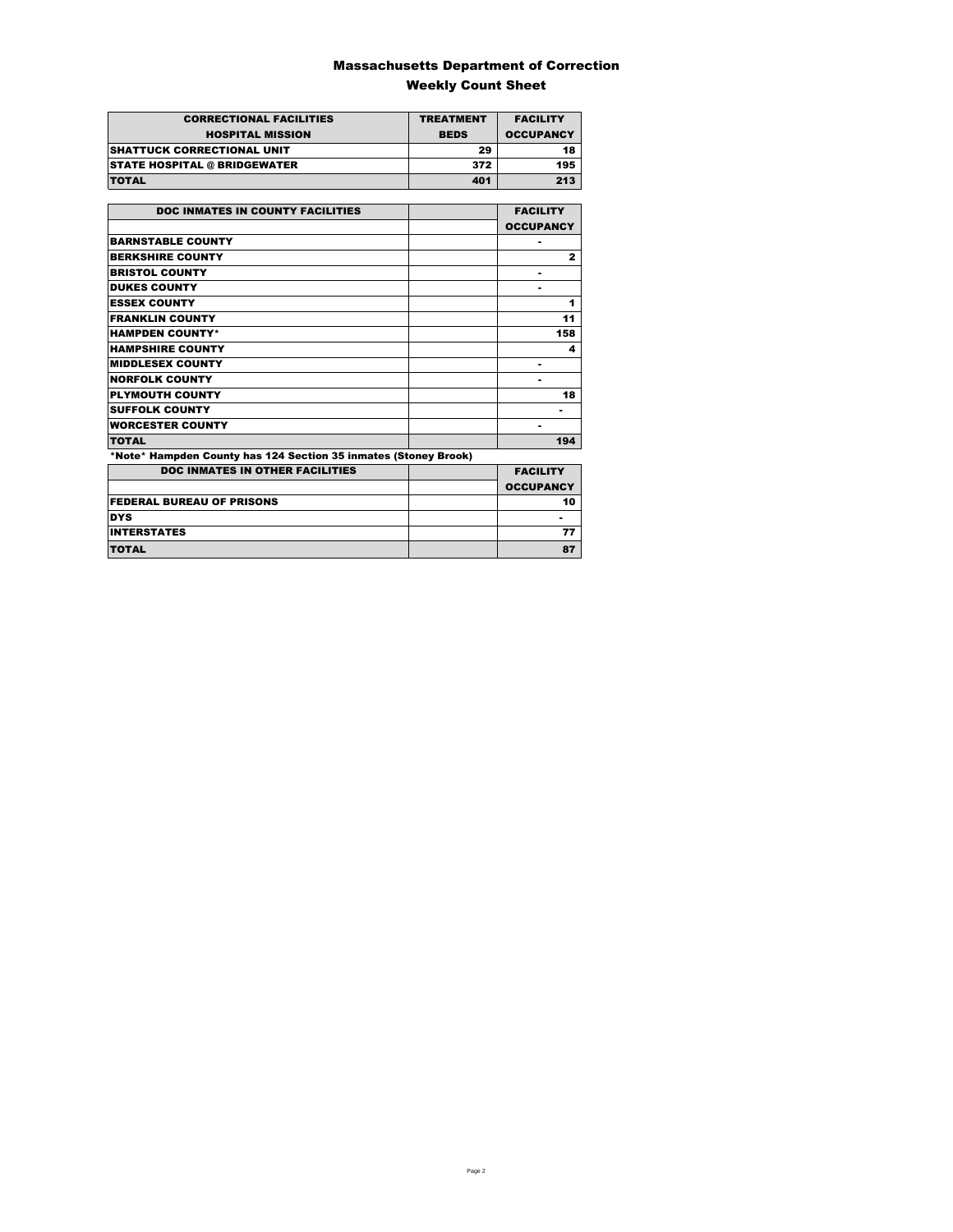#### **12/21/20**

| <b>COUNTY</b>         | <b>SECURITY LEVEL</b>                 |                               |                              |                             |                                |                              |                                 |                              |                                     |                           | <b>TOTAL</b>                  |                             |
|-----------------------|---------------------------------------|-------------------------------|------------------------------|-----------------------------|--------------------------------|------------------------------|---------------------------------|------------------------------|-------------------------------------|---------------------------|-------------------------------|-----------------------------|
| <b>BARNSTABLE</b>     | <b>TYPE</b>                           | <b>MAXIMUM</b>                |                              | <b>MEDIUM</b>               |                                |                              | <b>MINIMUM</b>                  |                              | <b>PRE-RELEASE</b>                  |                           | <b>TOTAL</b>                  |                             |
|                       |                                       | <b>MALE</b>                   | <b>FEMALE</b>                | <b>MALE</b>                 | <b>FEMALE</b>                  | <b>MALE</b>                  | <b>FEMALE</b>                   | <b>MALE</b>                  | <b>FEMALE</b>                       | <b>MALE</b>               | <b>FEMALE</b>                 | <b>FACILITY</b>             |
|                       | <b>COUNTY</b>                         | $\mathbf 0$                   | $\mathbf{0}$                 | 74                          | 6                              | $\mathbf{0}$                 | 0                               | $\mathbf{0}$                 | $\mathbf 0$                         | 74                        | 6                             | 80                          |
| <b>HOUSE OF</b>       | <b>STATE</b>                          | $\mathbf 0$                   | $\mathbf{0}$                 | 0                           | 0                              | $\mathbf{0}$                 | 0                               | $\mathbf{0}$                 | $\overline{0}$                      | 0                         | 0                             | $\mathbf 0$                 |
| <b>CORRECTION</b>     | <b>FEDERAL</b>                        | $\Omega$<br>$\overline{0}$    | $\mathbf 0$<br>$\mathbf{0}$  | 0<br>74                     | $\mathbf 0$<br>$6\phantom{1}6$ | 0<br>$\mathbf{0}$            | $\overline{0}$<br>$\mathbf 0$   | $\Omega$<br>$\overline{0}$   | 0<br>$\overline{0}$                 | $\mathbf 0$<br>74         | 0<br>$6\phantom{1}$           | $\mathbf 0$<br>80           |
|                       | <b>TOTAL</b><br><b>COUNTY</b>         | $\mathbf 0$                   | $\mathbf 0$                  | 95                          | 8                              | $\mathbf{0}$                 | $\mathbf 0$                     | $\mathbf 0$                  | $\mathbf 0$                         | 95                        | 8                             | 103                         |
| JAIL                  | <b>OTHER COUNTY</b>                   | $\overline{0}$                | $\mathbf 0$                  | 1                           | $\mathbf 0$                    | $\Omega$                     | $\overline{0}$                  | $\Omega$                     | $\overline{0}$                      | $\mathbf{1}$              | 0                             | 1                           |
|                       | FEDERAL                               | $\mathbf 0$                   | $\mathbf{0}$                 | 0                           | $\mathbf 0$                    | $\mathbf{0}$                 | 0                               | $\mathbf{0}$                 | 0                                   | 0                         | $\mathbf 0$                   | $\mathbf 0$                 |
|                       | <b>TOTAL</b>                          | $\overline{0}$                | $\mathbf{0}$                 | 96                          | 8                              | $\Omega$                     | $\overline{0}$                  | $\Omega$                     | $\mathbf 0$                         | 96                        | 8                             | 104                         |
|                       | <b>FACILITY TOTAL</b>                 | $\bf{0}$                      | $\bf{0}$                     | 170                         | 14                             | 0                            | 0                               | $\bf{0}$                     | $\mathbf 0$                         | 170                       | 14                            | 184                         |
|                       |                                       |                               |                              |                             | <b>MEDIUM</b>                  |                              |                                 |                              |                                     |                           |                               |                             |
| <b>BERKSHIRE</b>      | <b>TYPE</b>                           | <b>MAXIMUM</b><br><b>MALE</b> | <b>FEMALE</b>                | <b>MALE</b>                 | <b>FEMALE</b>                  | <b>MALE</b>                  | <b>MINIMUM</b><br><b>FEMALE</b> | <b>MALE</b>                  | <b>PRE-RELEASE</b><br><b>FEMALE</b> | <b>MALE</b>               | <b>TOTAL</b><br><b>FEMALE</b> | <b>FACILITY</b>             |
|                       | <b>COUNTY</b>                         | $\mathbf{0}$                  | $\mathbf 0$                  | 54                          | 0                              | $\mathbf{0}$                 | 0                               | $\mathbf 0$                  | $\mathbf{0}$                        | 54                        | 0                             | 54                          |
| <b>HOUSE OF</b>       | <b>STATE</b>                          | $\mathbf 0$                   | $\mathbf 0$                  | 2                           | $\pmb{0}$                      | $\mathbf{0}$                 | $\mathbf 0$                     | $\mathbf{0}$                 | $\mathbf 0$                         | $\overline{2}$            | $\mathbf{0}$                  | $\overline{\mathbf{c}}$     |
| <b>CORRECTION</b>     | <b>FEDERAL</b>                        | $\mathbf{0}$                  | $\mathbf 0$                  | $\Omega$                    | $\mathbf 0$                    | $\mathbf{0}$                 | $\overline{0}$                  | $\mathbf{0}$                 | $\overline{0}$                      | $\mathbf 0$               | $\mathbf{0}$                  | $\mathbf 0$                 |
|                       | <b>TOTAL</b>                          | $\overline{0}$                | $\Omega$                     | 56                          | $\overline{0}$                 | $\mathbf 0$                  | $\mathbf 0$                     | $\mathbf{0}$                 | $\overline{0}$                      | 56                        | $\overline{0}$                | 56                          |
|                       | <b>COUNTY</b>                         | $\overline{0}$                | $\mathbf 0$                  | 83                          | $\mathbf 0$                    | $\mathbf 0$                  | $\overline{0}$                  | $\Omega$                     | $\overline{0}$                      | 83                        | $\mathbf 0$                   | 83                          |
| JAIL                  | <b>OTHER COUNTY</b><br><b>FEDERAL</b> | $\mathbf 0$<br>$\overline{0}$ | $\mathbf 0$<br>$\mathbf 0$   | 0<br>$\Omega$               | $\mathbf 0$<br>$\overline{0}$  | $\mathbf{0}$<br>$\mathbf{0}$ | 0<br>$\overline{0}$             | $\Omega$<br>$\Omega$         | $\mathbf{0}$<br>$\overline{0}$      | 0<br>$\mathbf 0$          | $\mathbf 0$<br>$\mathbf{0}$   | 0<br>$\mathbf 0$            |
|                       | <b>TOTAL</b>                          | $\mathbf 0$                   | $\overline{0}$               | 83                          | $\mathbf 0$                    | $\mathbf 0$                  | $\mathbf 0$                     | $\mathbf{0}$                 | $\mathbf 0$                         | 83                        | $\mathbf{0}$                  | 83                          |
|                       | <b>FACILITY TOTAL</b>                 | $\mathbf 0$                   | 0                            | 139                         | $\mathbf 0$                    | $\mathbf{0}$                 | $\mathbf{0}$                    | $\mathbf 0$                  | $\mathbf{0}$                        | 139                       | 0                             | 139                         |
|                       |                                       |                               |                              |                             |                                |                              |                                 |                              |                                     |                           |                               |                             |
| <b>BRISTOL</b>        | <b>TYPE</b>                           | <b>MAXIMUM</b>                |                              | <b>MEDIUM</b>               |                                |                              | <b>MINIMUM</b>                  |                              | <b>PRE-RELEASE</b>                  |                           | <b>TOTAL</b>                  |                             |
| <b>Ash Street</b>     |                                       | <b>MALE</b>                   | <b>FEMALE</b><br>$\mathbf 0$ | <b>MALE</b><br>12           | <b>FEMALE</b>                  | <b>MALE</b><br>$\mathbf{0}$  | <b>FEMALE</b><br>$\mathbf{0}$   | <b>MALE</b>                  | <b>FEMALE</b><br>$\overline{0}$     | <b>MALE</b><br>12         | <b>FEMALE</b><br>0            | <b>FACILITY</b>             |
| <b>HOUSE OF</b>       | <b>COUNTY</b><br><b>STATE</b>         | $\mathbf 0$<br>$\mathbf 0$    | $\mathbf 0$                  | 0                           | $\mathbf{0}$<br>$\mathbf 0$    | $\Omega$                     | 0                               | $\mathbf 0$<br>$\Omega$      | $\overline{0}$                      | $\mathbf 0$               | 0                             | 12<br>$\bf{0}$              |
| <b>CORRECTION</b>     | <b>FEDERAL</b>                        | $\overline{0}$                | $\mathbf{0}$                 | 0                           | $\mathbf{0}$                   | $\mathbf{0}$                 | $\mathbf 0$                     | $\mathbf{0}$                 | $\mathbf 0$                         | $\mathbf 0$               | $\mathbf{0}$                  | $\mathbf 0$                 |
|                       | <b>TOTAL</b>                          | $\overline{0}$                | $\mathbf{0}$                 | 12                          | $\mathbf 0$                    | $\overline{0}$               | $\mathbf 0$                     | $\mathbf{0}$                 | $\mathbf 0$                         | 12                        | $\overline{0}$                | 12                          |
|                       | <b>COUNTY</b>                         | $\Omega$                      | $\Omega$                     | 67                          | $\Omega$                       | $\Omega$                     | $\overline{0}$                  | $\Omega$                     | $\overline{0}$                      | 67                        | $\overline{0}$                | 67                          |
| JAIL                  | <b>OTHER COUNTY</b>                   | $\overline{0}$                | $\mathbf 0$                  | 0                           | $\overline{0}$                 | $\mathbf{0}$                 | $\overline{0}$                  | $\mathbf 0$                  | $\Omega$                            | $\mathbf 0$               | $\mathbf 0$                   | $\mathbf 0$                 |
|                       | <b>FEDERAL</b>                        | $\overline{0}$                | $\mathbf 0$                  | 0                           | $\mathbf 0$                    | $\mathbf{0}$                 | 0                               | $\Omega$                     |                                     | $\mathbf 0$               | 0                             | $\mathbf 0$                 |
|                       | <b>TOTAL</b>                          | $\overline{0}$                | $\Omega$                     | 67                          | $\mathbf 0$                    | $\Omega$                     | $\overline{0}$                  | $\Omega$                     | $\overline{0}$                      | 67                        | $\overline{0}$                | 67                          |
|                       | <b>FACILITY TOTAL</b>                 | 0                             | 0                            | 79                          | 0                              | $\mathbf{0}$                 | 0                               | 0                            | 0                                   | 79                        | 0                             | 79                          |
| <b>BRISTOL</b>        | <b>TYPE</b>                           | <b>MAXIMUM</b>                |                              |                             | <b>MEDIUM</b>                  |                              | <b>MINIMUM</b>                  |                              | <b>PRE-RELEASE</b>                  |                           | <b>TOTAL</b>                  |                             |
| <b>Dartmouth</b>      |                                       | <b>MALE</b>                   | <b>FEMALE</b>                | <b>MALE</b>                 | <b>FEMALE</b>                  | <b>MALE</b>                  | <b>FEMALE</b>                   | <b>MALE</b>                  | <b>FEMALE</b>                       | <b>MALE</b>               | <b>FEMALE</b>                 | <b>FACILITY</b>             |
|                       | <b>COUNTY</b>                         | $\mathbf 0$                   | $\mathbf 0$                  | 118                         | 1                              | 0                            | 0                               | $\mathbf 0$                  | $\overline{0}$                      | 118                       |                               | 119                         |
| <b>HOUSE OF</b>       | <b>STATE</b>                          | $\mathbf 0$<br>$\overline{0}$ | $\Omega$<br>$\mathbf{0}$     | 0<br>1                      | $\mathbf 0$<br>$\mathbf 0$     | $\Omega$<br>$\mathbf 0$      | 0<br>0                          | $\Omega$<br>$\mathbf{0}$     | $\mathbf{0}$<br>$\overline{0}$      | 0<br>1                    | $\mathbf 0$<br>0              | $\mathbf 0$<br>1            |
| <b>CORRECTION</b>     | <b>FEDERAL</b><br><b>TOTAL</b>        | $\overline{0}$                | $\mathbf{0}$                 | 119                         | $\mathbf{1}$                   | $\overline{0}$               | $\overline{0}$                  | $\mathbf{0}$                 | $\overline{0}$                      | 119                       | $\mathbf{1}$                  | 120                         |
|                       | <b>COUNTY</b>                         | $\mathbf 0$                   | $\overline{0}$               | 411                         | 10                             | $\mathbf{0}$                 | $\mathbf 0$                     | $\mathbf{0}$                 | $\mathbf 0$                         | 411                       | 10                            | 421                         |
| <b>JAIL</b>           | <b>OTHER COUNTY</b>                   | $\overline{0}$                | $\Omega$                     | 19                          | $\mathbf 0$                    | $\Omega$                     | $\overline{0}$                  | $\Omega$                     | $\Omega$                            | 19                        | 0                             | 19                          |
|                       | <b>FEDERAL</b>                        | $\mathbf 0$                   | $\mathbf 0$                  | $\overline{7}$              | $\mathbf 0$                    | $\mathbf 0$                  | $\mathbf 0$                     | $\mathbf{0}$                 | $\overline{0}$                      | $\overline{7}$            | $\mathbf 0$                   | $\overline{7}$              |
|                       | <b>TOTAL</b>                          | $\mathbf 0$                   | $\mathbf{0}$                 | 437                         | 10                             | $\mathbf 0$                  | $\mathbf 0$                     | $\mathbf{0}$                 | $\mathbf 0$                         | 437                       | 10                            | 447                         |
|                       | <b>FACILITY TOTAL</b>                 | 0                             | $\bf{0}$                     | 556                         | 11                             | $\mathbf{0}$                 | 0                               | 0                            | 0                                   | 556                       | 11                            | 567                         |
| <b>BRISTOL</b>        | <b>TYPE</b>                           | <b>MAXIMUM</b>                |                              | <b>MEDIUM</b>               |                                |                              | <b>MINIMUM</b>                  |                              | <b>PRE-RELEASE</b>                  |                           | <b>TOTAL</b>                  |                             |
| <b>Women's Center</b> |                                       | <b>MALE</b>                   | <b>FEMALE</b>                | <b>MALE</b>                 | <b>FEMALE</b>                  | <b>MALE</b>                  | <b>FEMALE</b>                   | <b>MALE</b>                  | <b>FEMALE</b>                       | <b>MALE</b>               | <b>FEMALE</b>                 | <b>FACILITY</b>             |
|                       | <b>COUNTY</b>                         | $\mathbf 0$                   | 0                            | 0                           | 5                              | $\mathbf{0}$                 | $\overline{2}$                  | $\mathbf{0}$                 | $\mathbf{0}$                        | $\mathbf{0}$              | 7                             | 7                           |
| <b>SENTENCED</b>      | <b>STATE</b>                          | $\Omega$                      | 0                            | $\Omega$                    | $\Omega$                       | $\Omega$                     | $\Omega$                        | $\Omega$                     | $\Omega$                            | $\mathbf{0}$              | $\overline{0}$                | $\Omega$                    |
|                       | <b>FEDERAL</b>                        | $\mathbf 0$                   | $\pmb{0}$                    | $\pmb{0}$                   | $\pmb{0}$                      | $\mathbf 0$                  | $\mathbf 0$                     | $\mathbf 0$                  | $\mathbf 0$                         | $\pmb{0}$                 | $\mathbf 0$                   | $\pmb{0}$                   |
|                       | <b>TOTAL</b>                          | $\mathbf 0$                   | $\mathbf 0$                  | $\mathbf 0$                 | 5                              | $\mathbf 0$                  | $\overline{2}$                  | $\mathbf{0}$                 | $\mathbf 0$                         | $\bf 0$                   | $\overline{7}$                | $\overline{7}$              |
|                       | <b>COUNTY</b>                         | $\mathbf 0$                   | $\mathbf 0$                  | 0                           | 25                             | $\mathbf{0}$                 | $\mathbf 0$                     | $\mathbf{0}$                 | $\mathbf 0$                         | $\pmb{0}$                 | 25                            | 25                          |
| UNSENTENCED           | INS<br><b>FEDERAL</b>                 | $\mathbf 0$<br>$\overline{0}$ | $\mathbf 0$<br>$\Omega$      | $\pmb{0}$<br>$\overline{0}$ | $\mathbf 0$<br>$\mathbf 0$     | $\mathbf{0}$<br>$\mathbf{0}$ | $\mathbf{0}$<br>$\overline{0}$  | $\mathbf{0}$<br>$\mathbf{0}$ | $\mathbf{0}$<br>$\mathbf 0$         | $\mathbf{0}$<br>$\pmb{0}$ | 0<br>$\mathbf 0$              | $\pmb{0}$<br>$\pmb{0}$      |
|                       | <b>TOTAL</b>                          | $\overline{0}$                | $\overline{0}$               | $\mathbf{0}$                | 25                             | $\overline{0}$               | $\mathbf{0}$                    | $\mathbf{0}$                 | $\mathbf 0$                         | $\bf 0$                   | 25                            | 25                          |
|                       | <b>FACILITY TOTAL</b>                 | $\mathbf 0$                   | $\mathbf{0}$                 | 0                           | 30                             | 0                            | $\overline{2}$                  | $\mathbf{0}$                 | $\mathbf{0}$                        | 0                         | 32                            | 32                          |
|                       |                                       |                               |                              |                             |                                |                              |                                 |                              |                                     |                           |                               |                             |
| <b>DUKES</b>          | <b>TYPE</b>                           | <b>MAXIMUM</b>                |                              |                             | <b>MEDIUM</b>                  |                              | <b>MINIMUM</b>                  |                              | <b>PRE-RELEASE</b>                  |                           | <b>TOTAL</b>                  |                             |
|                       | <b>COUNTY</b>                         | <b>MALE</b><br>4              | <b>FEMALE</b><br>$\mathbf 0$ | <b>MALE</b><br>2            | <b>FEMALE</b><br>$\mathbf{0}$  | <b>MALE</b><br>1             | <b>FEMALE</b><br>$\mathbf{0}$   | <b>MALE</b><br>$\mathbf 0$   | <b>FEMALE</b><br>$\mathbf 0$        | <b>MALE</b><br>7          | 0                             | <b>FEMALE FACILITY</b><br>7 |
| <b>HOUSE OF</b>       | <b>STATE</b>                          | 0                             | $\mathbf{0}$                 | 0                           | $\pmb{0}$                      | 0                            | 0                               | 0                            | $\pmb{0}$                           | 0                         | $\mathbf 0$                   | $\mathbf 0$                 |
| <b>CORRECTION</b>     | <b>FEDERAL</b>                        | $\mathbf 0$                   | $\mathbf{0}$                 | 0                           | $\mathbf{0}$                   | $\mathbf 0$                  | $\mathbf 0$                     | 0                            | $\overline{0}$                      | $\pmb{0}$                 | 0                             | 0                           |
|                       | <b>TOTAL</b>                          | $\overline{4}$                | $\mathbf{0}$                 | $\overline{2}$              | $\mathbf 0$                    | $\mathbf{1}$                 | $\mathbf 0$                     | $\mathbf{0}$                 | $\overline{0}$                      | $\overline{7}$            | $\mathbf 0$                   | $\overline{7}$              |
|                       | <b>COUNTY</b>                         | 0                             | $\mathbf{0}$                 | $\mathbf 0$                 | $\mathbf 0$                    | $\mathbf 0$                  | $\mathbf 0$                     | $\mathbf{0}$                 | $\mathbf 0$                         | $\pmb{0}$                 | $\mathbf{0}$                  | $\mathbf 0$                 |
| <b>JAIL</b>           | <b>OTHER COUNTY</b>                   | $\mathbf 0$                   | $\Omega$                     | $\mathbf 0$                 | $\mathbf{0}$                   | $\Omega$                     | $\mathbf 0$                     | $\Omega$                     | $\mathbf{0}$                        | $\mathbf 0$               | $\mathbf 0$                   | $\pmb{0}$                   |
|                       | <b>FEDERAL</b>                        | 0                             | $\mathbf{0}$                 | $\mathbf 0$                 | $\pmb{0}$                      | $\mathbf{0}$                 | $\mathbf 0$                     | $\mathbf{0}$                 | $\mathbf{0}$                        | $\mathbf 0$               | $\mathbf 0$                   | $\mathbf 0$                 |
|                       | <b>TOTAL</b>                          | $\mathbf 0$                   | $\mathbf{0}$                 | $\mathsf 0$                 | $\mathbf 0$                    | $\mathbf{0}$                 | $\mathbf 0$                     | $\mathbf{0}$                 |                                     | $\mathbf 0$               | $\mathbf 0$                   | $\pmb{0}$                   |
|                       | <b>FACILITY TOTAL</b>                 | 4                             | 0                            | 2                           | $\mathbf 0$                    | $\mathbf{1}$                 | 0                               | $\mathbf{0}$                 |                                     | 7                         | $\mathbf 0$                   | 7                           |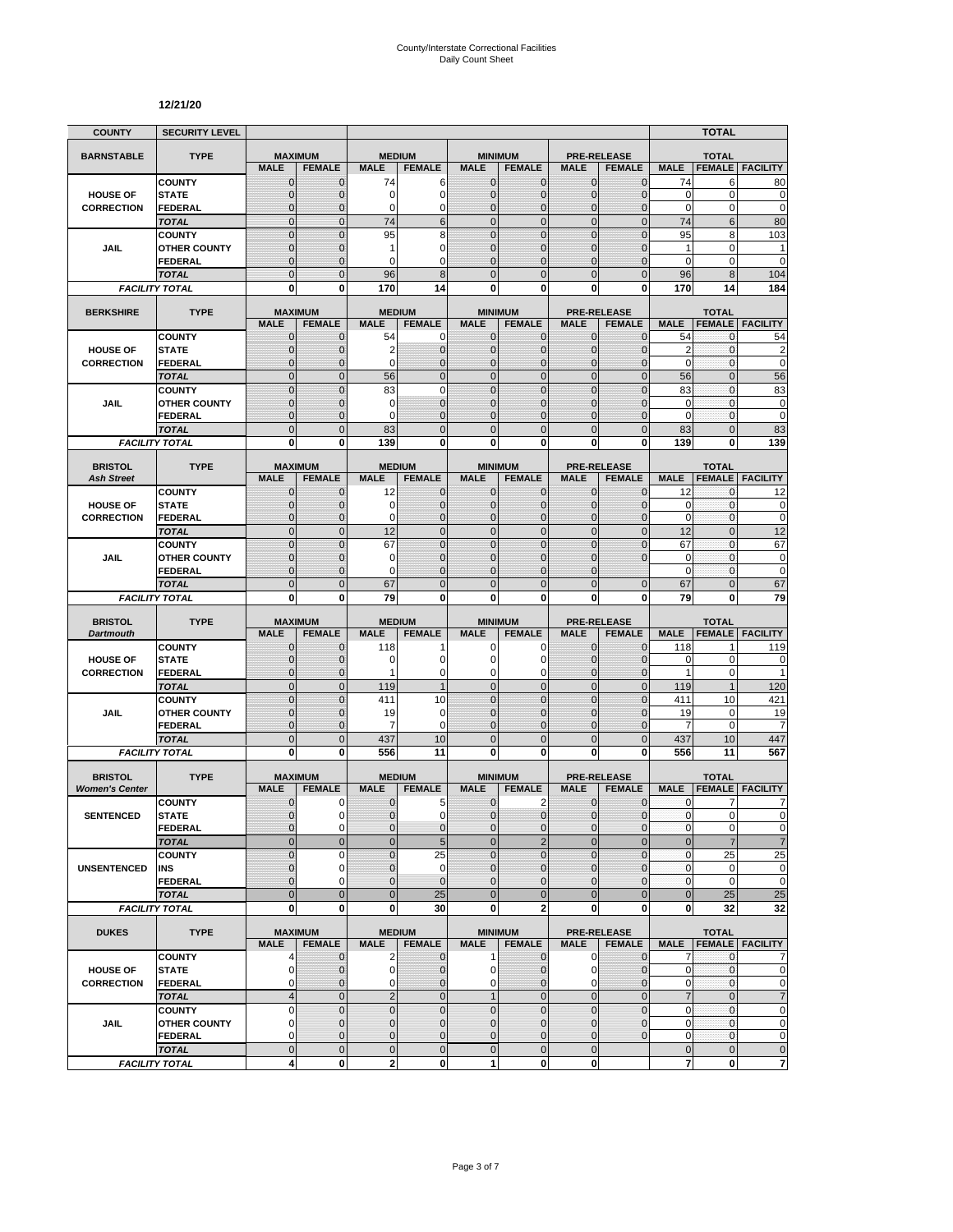# County/Interstate Correctional Facilities Daily Count Sheet

| <b>ESSEX</b>                         | <b>TYPE</b>                           |                               | <b>MAXIMUM</b>                  | <b>MEDIUM</b>            |                                | <b>MINIMUM</b>               |                                 |                                | <b>PRE-RELEASE</b>                  |                            | <b>TOTAL</b>                  |                        |
|--------------------------------------|---------------------------------------|-------------------------------|---------------------------------|--------------------------|--------------------------------|------------------------------|---------------------------------|--------------------------------|-------------------------------------|----------------------------|-------------------------------|------------------------|
| <b>Middleton</b>                     |                                       | <b>MALE</b>                   | <b>FEMALE</b>                   | <b>MALE</b>              | <b>FEMALE</b>                  | <b>MALE</b>                  | <b>FEMALE</b>                   | <b>MALE</b>                    | <b>FEMALE</b>                       | <b>MALE</b>                |                               | <b>FEMALE FACILITY</b> |
|                                      | <b>COUNTY</b>                         | 0                             | $\mathbf 0$                     | 203                      | 1                              | $\mathbf{0}$                 | $\mathbf{0}$                    | $\mathbf{0}$                   | $\Omega$                            | 203                        | 0                             | 203                    |
| <b>HOUSE OF</b>                      | <b>STATE</b>                          | 0                             | $\mathbf 0$                     | $\Omega$                 | 0                              | $\mathbf 0$                  | $\mathbf{0}$                    | $\mathbf{0}$                   | $\Omega$                            | $\Omega$                   | $\mathbf{0}$                  | 0                      |
| <b>CORRECTION</b>                    | <b>FEDERAL</b>                        | $\Omega$<br>$\mathbf 0$       | $\mathbf 0$<br>$\overline{0}$   | $\Omega$                 | $\overline{0}$<br>$\mathbf{1}$ | $\mathbf{0}$<br>$\mathbf{0}$ | $\mathbf{0}$<br>$\mathbf{0}$    | $\mathbf{0}$<br>$\mathbf 0$    | $\Omega$<br>$\overline{0}$          | $\Omega$                   | $\mathbf{0}$<br>$\mathbf{1}$  | $\mathbf 0$<br>204     |
|                                      | <b>TOTAL</b><br><b>COUNTY</b>         | $\mathbf 0$                   | $\mathbf{0}$                    | 203<br>720               | 0                              | $\mathbf{0}$                 | $\mathbf 0$                     | $\mathbf{0}$                   | $\overline{0}$                      | 203<br>720                 | 0                             | 720                    |
| JAIL                                 | <b>OTHER COUNTY</b>                   | $\mathbf{0}$                  | $\mathbf 0$                     | 0                        | 0                              | $\mathbf{0}$                 | $\Omega$                        | $\mathbf{0}$                   | ſ                                   | $\Omega$                   | $\Omega$                      | 0                      |
|                                      | <b>FEDERAL</b>                        | $\mathbf{0}$                  |                                 | 0                        | $\Omega$                       | $\mathbf 0$                  | $\mathbf 0$                     | $\mathbf{0}$                   | $\mathbf 0$                         | $\mathbf 0$                | 0                             | $\mathbf 0$            |
|                                      | <b>TOTAL</b>                          | $\Omega$                      | $\mathbf 0$                     | 720                      | $\Omega$                       | $\mathbf{0}$                 | $\Omega$                        | $\overline{0}$                 | $\Omega$                            | 720                        | $\Omega$                      | 720                    |
|                                      | <b>FACILITY TOTAL</b>                 | 0                             | 0                               | 923                      | 1                              | $\bf{0}$                     | 0                               | 0                              | 0                                   | 923                        |                               | 924                    |
|                                      |                                       |                               |                                 |                          |                                |                              |                                 |                                |                                     |                            |                               |                        |
| <b>ESSEX</b><br>W.I.T.               | <b>TYPE</b>                           | <b>MALE</b>                   | <b>MAXIMUM</b><br><b>FEMALE</b> | <b>MALE</b>              | <b>MEDIUM</b><br><b>FEMALE</b> | <b>MALE</b>                  | <b>MINIMUM</b><br><b>FEMALE</b> | <b>MALE</b>                    | <b>PRE-RELEASE</b><br><b>FEMALE</b> | <b>MALE</b>                | <b>TOTAL</b><br><b>FEMALE</b> | <b>FACILITY</b>        |
|                                      | <b>COUNTY</b>                         | $\mathbf{0}$                  | 0                               | $\mathbf 0$              | $\mathbf{0}$                   | $\mathbf{0}$                 | $\mathbf{0}$                    | 0                              | 11                                  | 0                          | 11                            | 11                     |
| <b>SENTENCED</b>                     | <b>STATE</b>                          | 0                             | $\overline{0}$                  | $\mathbf{0}$             | 0                              | $\mathbf{0}$                 | $\mathbf{0}$                    | $\mathbf 0$                    | 0                                   | $\mathbf 0$                | $\mathbf 0$                   | 0                      |
|                                      | <b>FEDERAL</b>                        | $\overline{0}$                | $\mathbf 0$                     | $\Omega$                 | 0                              | $\mathbf{0}$                 | $\Omega$                        | 0                              | $\Omega$                            | $\mathbf{0}$               | $\Omega$                      | $\mathbf 0$            |
|                                      | <b>TOTAL</b>                          | $\overline{0}$                | $\overline{0}$                  | $\mathbf 0$              | $\overline{0}$                 | $\mathbf{0}$                 | $\overline{0}$                  | $\mathbf 0$                    | 11                                  | $\mathbf{0}$               | 11                            | 11                     |
|                                      | <b>FACILITY TOTAL</b>                 | $\bf{0}$                      | 0                               | $\bf{0}$                 | O                              | $\bf{0}$                     | 0                               | 0                              | 11                                  | $\bf{0}$                   | 11                            | 11                     |
| <b>ESSEX</b>                         | <b>TYPE</b>                           |                               | <b>MAXIMUM</b>                  |                          | <b>MEDIUM</b>                  |                              | <b>MINIMUM</b>                  |                                | <b>PRE-RELEASE</b>                  |                            |                               |                        |
| LCAC                                 |                                       | <b>MALE</b>                   | <b>FEMALE</b>                   | <b>MALE</b>              | <b>FEMALE</b>                  | <b>MALE</b>                  | <b>FEMALE</b>                   | <b>MALE</b>                    | <b>FEMALE</b>                       | <b>MALE</b>                | <b>TOTAL</b><br><b>FEMALE</b> | <b>FACILITY</b>        |
|                                      | <b>COUNTY</b>                         | 0                             | $\mathbf 0$                     | $\mathbf{0}$             | 0                              | $\mathbf 0$                  | $\mathbf{0}$                    | 64                             | $\Omega$                            | 64                         | $\mathbf 0$                   | 64                     |
| <b>HOUSE OF</b>                      | <b>STATE</b>                          | $\Omega$                      | $\mathbf 0$                     | $\Omega$                 | 0                              | $\Omega$                     | $\Omega$                        | 1                              | $\sqrt{ }$                          | 1                          | $\Omega$                      |                        |
| <b>CORRECTION</b>                    | <b>FEDERAL</b>                        | 0                             | $\overline{0}$                  | $\mathbf{0}$             | 0                              | $\mathbf 0$                  | $\overline{0}$                  | $\mathbf 0$                    | $\mathcal{C}$                       | $\mathbf 0$                | $\mathbf{0}$                  | $\mathbf 0$            |
|                                      | <b>TOTAL</b>                          | $\overline{0}$                | $\overline{0}$                  | $\overline{0}$           | $\overline{0}$                 | $\mathbf 0$                  | $\overline{0}$                  | 65                             | $\overline{0}$                      | 65                         | $\Omega$                      | 65                     |
|                                      | <b>FACILITY TOTAL</b>                 | 0                             | 0                               | 0                        | 0                              | $\bf{0}$                     | 0                               | 65                             | 0                                   | 65                         | 0                             | 65                     |
|                                      |                                       |                               |                                 |                          |                                |                              |                                 |                                |                                     |                            |                               |                        |
| <b>FRANKLIN</b>                      | <b>TYPE</b>                           | <b>MALE</b>                   | <b>MAXIMUM</b><br><b>FEMALE</b> | <b>MALE</b>              | <b>MEDIUM</b><br><b>FEMALE</b> | <b>MALE</b>                  | <b>MINIMUM</b><br><b>FEMALE</b> | <b>MALE</b>                    | <b>PRE-RELEASE</b><br><b>FEMALE</b> | <b>MALE</b>                | <b>TOTAL</b><br><b>FEMALE</b> | <b>FACILITY</b>        |
|                                      | <b>COUNTY</b>                         | 0                             | 0                               | 51                       | 3                              | $\mathbf{0}$                 | 0                               | 0                              | $\Omega$                            | 51                         | 3                             | 54                     |
| <b>HOUSE OF</b>                      | <b>OTHER - VT</b>                     | 0                             | $\overline{0}$                  | 0                        | 0                              | $\overline{0}$               | $\Omega$                        | $\mathbf 0$                    | $\sqrt{ }$                          | $\mathbf 0$                | $\mathbf 0$                   | 0                      |
| <b>CORRECTION</b>                    | <b>STATE</b>                          | 0                             | $\mathbf 0$                     | 5                        | 0                              | $\overline{2}$               |                                 | 2                              |                                     | 9                          | $\overline{2}$                | 11                     |
|                                      | <b>FEDERAL</b>                        | $\mathbf{0}$                  | $\overline{0}$                  | $\Omega$                 | 0                              | $\mathbf{0}$                 | $\mathbf{0}$                    | $\mathbf 0$                    | $\overline{0}$                      | $\mathbf 0$                | $\mathbf 0$                   | $\mathbf 0$            |
|                                      | <b>TOTAL</b>                          | $\mathbf 0$                   | $\mathbf{0}$                    | 56                       | 3                              | $\overline{2}$               | $\mathbf{1}$                    | $\overline{2}$                 | 1                                   | 60                         | 5                             | 65                     |
|                                      | <b>COUNTY</b>                         | $\mathbf 0$                   | $\mathbf 0$                     | 48                       | 9                              | $\mathbf 0$                  | $\mathbf 0$                     | $\mathbf{0}$                   | $\overline{0}$                      | 48                         | 9                             | 57                     |
| <b>JAIL</b>                          | <b>OTHER COUNTY</b><br><b>FEDERAL</b> | $\mathbf 0$<br>$\overline{0}$ | $\mathbf 0$<br>$\overline{0}$   | 24<br>3                  | 0<br>0                         | $\Omega$<br>$\mathbf{0}$     | $\Omega$<br>$\mathbf 0$         | $\mathbf 0$<br>$\mathbf{0}$    | $\sqrt{ }$<br>$\mathbf 0$           | 24<br>3                    | $\Omega$<br>$\mathbf 0$       | 24<br>3                |
|                                      | <b>TOTAL</b>                          | $\mathbf 0$                   | $\mathbf 0$                     | 75                       | 9                              | $\mathbf{0}$                 | $\overline{0}$                  | $\mathbf{0}$                   | $\overline{0}$                      | 75                         | 9                             | 84                     |
|                                      | <b>FACILITY TOTAL</b>                 | $\mathbf{0}$                  | 0                               | 131                      | 12                             | $\overline{2}$               | 1                               | $\overline{2}$                 |                                     | 135                        | 14                            | 149                    |
|                                      |                                       |                               |                                 |                          |                                |                              |                                 |                                |                                     |                            |                               |                        |
| <b>HAMPDEN</b>                       | <b>TYPE</b>                           |                               | <b>MAXIMUM</b>                  | <b>MEDIUM</b>            |                                | <b>MINIMUM</b>               |                                 |                                | <b>PRE-RELEASE</b>                  |                            | <b>TOTAL</b>                  |                        |
| <b>HOC/JAIL</b>                      |                                       | <b>MALE</b>                   | <b>FEMALE</b>                   | <b>MALE</b>              | <b>FEMALE</b>                  | <b>MALE</b>                  | <b>FEMALE</b>                   | <b>MALE</b>                    | <b>FEMALE</b>                       | <b>MALE</b>                | <b>FEMALE</b>                 | <b>FACILITY</b>        |
|                                      | <b>COUNTY</b>                         | $\mathbf{0}$                  | 0                               | 106                      | 0                              | 16                           | $\mathbf 0$                     | 0                              | $\Omega$                            | 122                        | $\mathbf 0$                   | 122                    |
| <b>HOUSE OF</b><br><b>CORRECTION</b> | <b>STATE</b><br><b>STATE - ELMO</b>   | $\Omega$                      | $\overline{0}$                  | 19                       | 0                              | 11                           | $\Omega$                        | 0<br>0                         | $\Omega$<br>$\Omega$                | 30<br>0                    | $\mathbf{0}$<br>$\mathbf{0}$  | 30<br>0                |
|                                      | <b>FEDERAL</b>                        | $\mathbf{0}$                  | $\mathbf 0$                     | 0                        | 0                              | 0                            | $\mathbf 0$                     | $\mathbf 0$                    | $\overline{0}$                      | $\Omega$                   | $\mathbf{0}$                  | 0                      |
|                                      | <b>TOTAL</b>                          | $\mathbf 0$                   | $\overline{0}$                  | 125                      | $\overline{0}$                 | 27                           | $\mathbf{0}$                    | $\overline{0}$                 | $\overline{0}$                      | 152                        | $\mathbf{0}$                  | 152                    |
|                                      | <b>COUNTY</b>                         | $\Omega$                      | $\overline{0}$                  | 508                      | $\overline{0}$                 | $\Omega$                     | $\Omega$                        | $\overline{0}$                 | $\Omega$                            | 508                        | $\Omega$                      | 508                    |
| JAIL                                 | <b>OTHER COUNTY</b>                   | 0                             | $\mathbf 0$                     | 0                        | 0                              | $\mathbf{0}$                 | $\Omega$                        | $\mathbf 0$                    | $\Omega$                            | $\mathbf 0$                | $\mathbf{0}$                  | $\mathbf 0$            |
|                                      | <b>FEDERAL</b>                        | $\Omega$                      | $\Omega$                        | 16                       | $\Omega$                       |                              | $\Omega$                        | $\mathbf 0$                    | $\Omega$                            | 17                         | $\Omega$                      | 17                     |
|                                      | <b>TOTAL</b>                          | $\overline{0}$                | $\mathcal{C}$                   | 524                      | $\overline{0}$                 |                              | $\Omega$                        | $\overline{0}$                 |                                     | 525                        |                               | 525                    |
|                                      | <b>FACILITY TOTAL</b>                 | $\mathbf{0}$                  | 0                               | 649                      | 0                              | 28                           | 0                               | $\mathbf{0}$                   | 0                                   | 677                        | 0                             | 677                    |
| <b>HAMPDEN</b>                       | <b>TYPE</b>                           |                               | <b>MAXIMUM</b>                  |                          | <b>MEDIUM</b>                  |                              | <b>MINIMUM</b>                  |                                | PRE-RELEASE                         |                            | <b>TOTAL</b>                  |                        |
| <b>WMCAC</b>                         |                                       | <b>MALE</b>                   | <b>FEMALE</b>                   | <b>MALE</b>              | <b>FEMALE</b>                  | <b>MALE</b>                  | <b>FEMALE</b>                   | <b>MALE</b>                    | <b>FEMALE</b>                       | <b>MALE</b>                |                               | <b>FEMALE FACILITY</b> |
|                                      | <b>COUNTY</b>                         | 0                             | $\mathbf 0$                     | $\mathbf{0}$             | 0                              | 27                           | 0                               | $\mathbf 0$                    | $\mathbf 0$                         | 27                         | 0                             | 27                     |
| <b>HOUSE OF</b>                      | <b>STATE</b>                          | 0                             | $\mathbf{0}$                    | $\mathbf{0}$             | 0                              | 0                            | 0                               | $\mathbf{0}$                   | $\overline{0}$                      | $\mathbf 0$                | $\mathbf 0$                   | 0                      |
| <b>CORRECTION</b>                    | <b>FEDERAL</b>                        | 0                             | $\overline{0}$                  | $\overline{0}$           | 0                              | $\mathbf 0$                  | 0                               | 0                              | $\overline{0}$                      | $\mathbf 0$                | $\mathbf 0$                   | $\pmb{0}$              |
|                                      | <b>TOTAL</b>                          | $\mathbf 0$                   | $\mathbf 0$                     | $\mathbf{0}$             | $\mathbf 0$                    | 27                           | $\mathbf 0$                     | $\mathbf 0$                    | $\mathbf 0$                         | 27                         | $\mathbf 0$                   | 27                     |
|                                      | <b>FACILITY TOTAL</b>                 | 0                             | 0                               | $\mathbf{0}$             | 0                              | 27                           | 0                               | 0                              | $\mathbf 0$                         | 27                         | 0                             | 27                     |
| <b>HAMPDEN</b>                       | <b>TYPE</b>                           |                               | <b>MAXIMUM</b>                  |                          | <b>MEDIUM</b>                  |                              | <b>MINIMUM</b>                  |                                | <b>PRE-RELEASE</b>                  |                            | <b>TOTAL</b>                  |                        |
| <b>Women's Center</b>                |                                       | <b>MALE</b>                   | <b>FEMALE</b>                   | <b>MALE</b>              | <b>FEMALE</b>                  | <b>MALE</b>                  | <b>FEMALE</b>                   | <b>MALE</b>                    | <b>FEMALE</b>                       | <b>MALE</b>                |                               | <b>FEMALE FACILITY</b> |
|                                      | <b>COUNTY</b>                         | 0                             | 0                               | 0                        | 15                             | $\bf{0}$                     | 9                               | 0                              | 0                                   | 0                          | 24                            | 24                     |
| <b>HOUSE OF</b>                      | <b>STATE</b>                          | $\mathbf{0}$                  | $\mathbf 0$                     | $\mathbf 0$              | 2                              | $\mathbf{0}$                 | $\mathbf 0$                     | $\mathbf{0}$                   | 1                                   | $\mathbf{0}$               | 3                             | 3                      |
| <b>CORRECTION</b>                    | <b>FEDERAL</b>                        | 0                             | 0                               | 0                        | $\mathbf 0$                    | $\mathbf 0$                  | 0                               | $\mathbf{0}$                   | 0                                   | $\mathbf 0$                | $\mathbf 0$                   | $\mathbf 0$            |
|                                      | <b>TOTAL</b>                          | $\mathbf{0}$                  | $\mathbf{0}$                    | $\overline{0}$           | 17                             | $\overline{0}$               | 9                               | $\mathbf{0}$                   | $\overline{1}$                      | $\overline{0}$             | 27                            | 27                     |
| JAIL                                 | <b>COUNTY</b><br><b>OTHER COUNTY</b>  | $\mathbf 0$<br>$\overline{0}$ | $\mathbf 0$<br>0                | $\Omega$<br>$\mathbf{0}$ | 47<br>$\mathbf 0$              | $\mathbf{0}$<br>$\mathbf{0}$ | $\Omega$<br>$\mathbf{0}$        | $\overline{0}$<br>$\mathbf{0}$ | $\overline{0}$<br>$\Omega$          | $\mathbf 0$<br>$\mathbf 0$ | 47<br>$\mathbf 0$             | 47<br>0                |
|                                      | FEDERAL                               | 0                             | 0                               | $\mathbf{0}$             | 0                              | $\mathbf 0$                  | $\mathbf{0}$                    | 0                              | $\overline{0}$                      | $\mathbf 0$                | $\mathbf 0$                   | $\pmb{0}$              |
|                                      | <b>TOTAL</b>                          | $\mathbf{0}$                  | $\mathbf 0$                     | $\overline{0}$           | 47                             | $\bf{0}$                     | $\mathbf 0$                     | $\bf{0}$                       | $\pmb{0}$                           | $\mathbf{0}$               | 47                            | 47                     |
|                                      | <b>FACILITY TOTAL</b>                 | 0                             | $\pmb{0}$                       | $\pmb{0}$                | 64                             | $\mathbf 0$                  | 9                               | $\mathbf{0}$                   | 1                                   | $\pmb{0}$                  | 74                            | ${\bf 74}$             |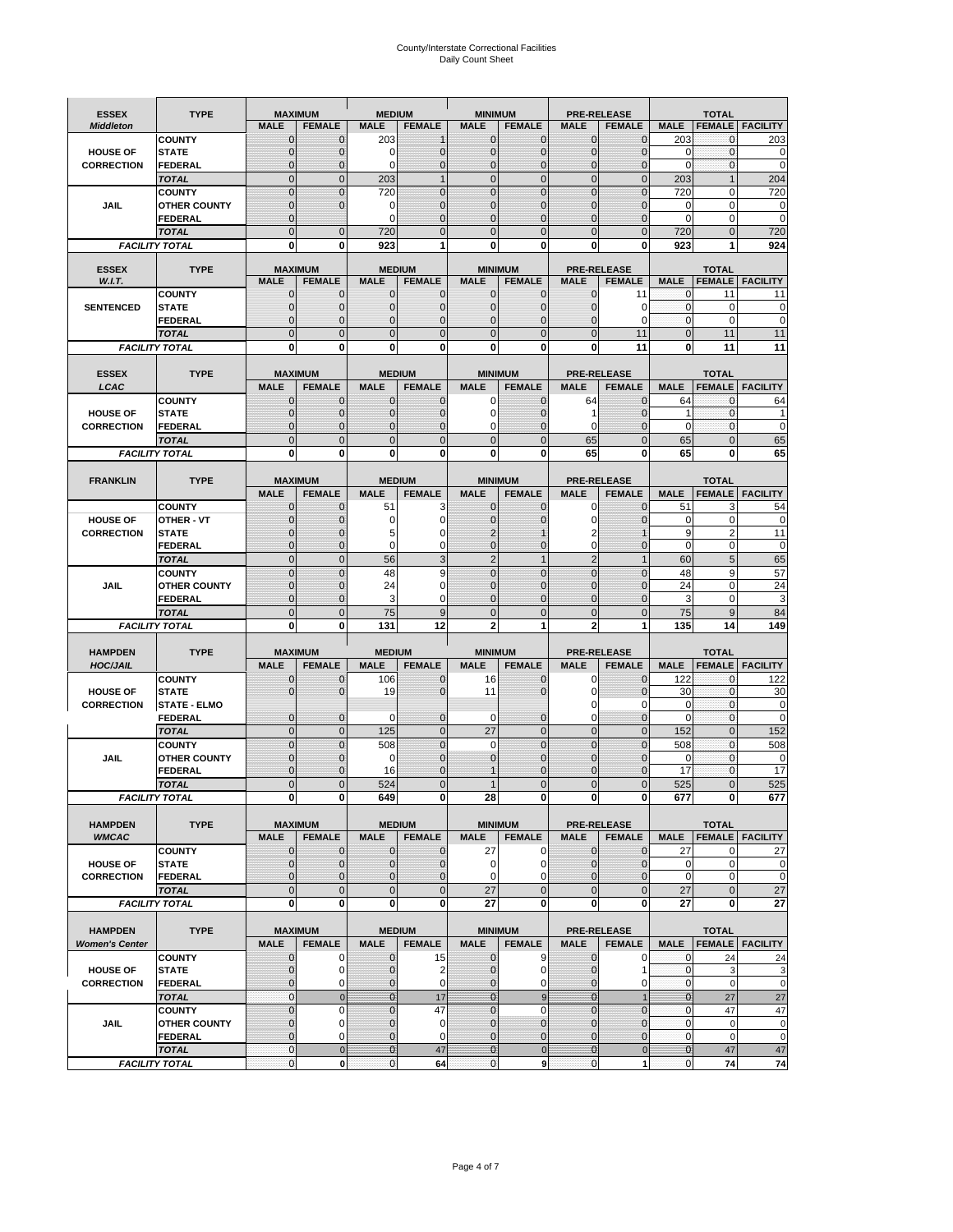| <b>HAMPSHIRE</b>  | <b>TYPE</b>                           | <b>MAXIMUM</b>             |                          | <b>MEDIUM</b>               |                  | <b>MINIMUM</b>             |                              | <b>PRE-RELEASE</b> |                          | <b>TOTAL</b>                |                          |                                                                                                                                                      |  |
|-------------------|---------------------------------------|----------------------------|--------------------------|-----------------------------|------------------|----------------------------|------------------------------|--------------------|--------------------------|-----------------------------|--------------------------|------------------------------------------------------------------------------------------------------------------------------------------------------|--|
|                   |                                       | <b>MALE</b>                | <b>FEMALE</b>            | <b>MALE</b>                 | <b>FEMALE</b>    | <b>MALE</b>                | <b>FEMALE</b>                | <b>MALE</b>        | <b>FEMALE</b>            | <b>MALE</b>                 | <b>FEMALE</b>            | <b>FACILITY</b>                                                                                                                                      |  |
|                   | <b>COUNTY</b>                         | $\mathbf 0$                | $\mathbf 0$              | 20                          | $\mathbf 0$      | 4                          | $\mathbf 0$                  | 2                  | $\mathbf 0$              | 26                          | $\mathbf{0}$             | 26                                                                                                                                                   |  |
| <b>HOUSE OF</b>   | <b>STATE</b>                          | $\mathbf{0}$               | $\overline{0}$           | 2                           | $\mathbf 0$      | $\mathbf 0$                | $\mathbf 0$                  | $\overline{2}$     | $\overline{0}$           | $\overline{4}$              | $\mathbf 0$              | 4                                                                                                                                                    |  |
| <b>CORRECTION</b> | <b>FEDERAL</b>                        | $\mathbf{0}$               | 0                        | $\mathbf 0$                 | $\mathbf 0$      | 0                          | $\mathbf 0$                  | 0                  | $\overline{0}$           | $\mathbf 0$                 | $\bf{0}$                 | $\mathbf 0$                                                                                                                                          |  |
|                   | <b>TOTAL</b>                          | $\mathbf{0}$               | $\overline{0}$           | 22                          | $\mathbf 0$      | $\overline{4}$             | $\mathbf 0$                  | $\overline{4}$     |                          | 30                          | $\mathbf{0}$             | 30                                                                                                                                                   |  |
|                   | <b>COUNTY</b>                         | $\mathbf 0$                | $\mathbf 0$              | 78                          | $\overline{0}$   | $\overline{0}$             | $\overline{0}$               | $\overline{0}$     | $\overline{0}$           | 78                          | $\mathbf{0}$             | 78                                                                                                                                                   |  |
| JAIL              | <b>OTHER COUNTY</b>                   | $\Omega$                   | $\mathbf{0}$             | $\mathbf 0$                 | $\mathbf 0$      | $\mathbf 0$                | $\mathbf 0$                  | 0                  | $\mathbf 0$              | 0                           | $\mathbf 0$              | 0                                                                                                                                                    |  |
|                   | FEDERAL                               | $\mathbf{0}$               | $\overline{0}$           | 4                           | 0                | $\overline{0}$             | $\mathbf{0}$                 | $\overline{0}$     | $\mathbf 0$              | $\overline{4}$              | $\mathbf{0}$             | $\overline{4}$                                                                                                                                       |  |
|                   | <b>TOTAL</b>                          | $\mathbf{0}$               | $\mathbf 0$              | 82                          | $\mathbf 0$      | $\mathbf 0$                | $\mathbf 0$                  | $\mathbf{0}$       |                          | 82                          | $\mathbf 0$              | 82                                                                                                                                                   |  |
|                   | <b>FACILITY TOTAL</b>                 | 0                          | 0                        | 104                         | 0                | 4                          | 0                            | 4                  |                          | 112                         | 0                        | 112                                                                                                                                                  |  |
|                   |                                       |                            |                          |                             |                  |                            |                              |                    |                          |                             |                          |                                                                                                                                                      |  |
| <b>MIDDLESEX</b>  | <b>TYPE</b>                           |                            | <b>MAXIMUM</b>           |                             | <b>MEDIUM</b>    |                            | <b>MINIMUM</b>               |                    | <b>PRE-RELEASE</b>       |                             | <b>TOTAL</b>             |                                                                                                                                                      |  |
| E. Cambridge      |                                       | <b>MALE</b>                | <b>FEMALE</b>            | <b>MALE</b>                 | <b>FEMALE</b>    | <b>MALE</b>                | <b>FEMALE</b>                | <b>MALE</b>        | <b>FEMALE</b>            | <b>MALE</b>                 | <b>FEMALE</b>            | <b>FACILITY</b>                                                                                                                                      |  |
| <b>HOUSE OF</b>   | <b>COUNTY</b><br><b>STATE</b>         | 0<br>$\pmb{0}$             | 0<br>0                   | $\mathbf 0$<br>$\mathbf{0}$ | 0<br>$\mathbf 0$ | 0<br>$\mathbf 0$           | $\mathbf{0}$<br>$\mathbf 0$  | 0<br>$\mathbf 0$   | 0<br>$\mathbf 0$         | 0<br>$\pmb{0}$              | 0<br>$\mathbf 0$         | 0<br>0                                                                                                                                               |  |
| <b>CORRECTION</b> | <b>FEDERAL</b>                        | $\mathbf{0}$               | $\mathbf 0$              | $\mathbf 0$                 | $\mathbf 0$      | $\mathbf 0$                | $\mathbf{0}$                 | $\mathbf 0$        | $\mathbf 0$              | $\mathbf{0}$                | $\mathbf 0$              | $\mathbf 0$                                                                                                                                          |  |
|                   | <b>TOTAL</b>                          | $\Omega$                   | $\mathbf 0$              | $\mathbf{0}$                | $\mathbf{0}$     | $\mathbf 0$                | $\mathbf 0$                  | $\mathbf{0}$       | $\overline{0}$           | $\pmb{0}$                   | $\mathbf{0}$             | $\mathbf 0$                                                                                                                                          |  |
|                   | <b>COUNTY</b>                         | $\mathbf{0}$               | $\mathbf{0}$             | $\mathbf{0}$                | $\mathbf{0}$     | $\mathbf{0}$               | $\mathbf{0}$                 | $\mathbf{0}$       | $\mathbf 0$              | $\mathbf{0}$                | $\mathbf{0}$             | 0                                                                                                                                                    |  |
| JAIL              | <b>OTHER COUNTY</b>                   | 0                          | $\mathbf 0$              | $\mathbf 0$                 | 0                | $\mathbf{0}$               | $\overline{0}$               | $\mathbf{0}$       | 0                        | $\pmb{0}$                   | 0                        | 0                                                                                                                                                    |  |
|                   | <b>FEDERAL</b>                        | $\mathbf{0}$               | $\mathbf{0}$             | $\mathbf 0$                 | $\mathbf 0$      | $\mathbf 0$                | $\overline{0}$               | $\mathbf{0}$       | $\mathbf 0$              | $\mathbf{0}$                | $\mathbf{0}$             | 0                                                                                                                                                    |  |
|                   | <b>TOTAL</b>                          | $\mathbf 0$                | $\overline{0}$           | $\overline{0}$              | $\overline{0}$   | $\overline{0}$             | $\overline{0}$               | $\overline{0}$     | $\overline{0}$           | $\mathbf{0}$                | $\overline{0}$           | $\overline{0}$                                                                                                                                       |  |
|                   | <b>FACILITY TOTAL</b>                 | 0                          | 0                        | 0                           | 0                | 0                          | 0                            | 0                  | 0                        | 0                           | 0                        | 0                                                                                                                                                    |  |
|                   |                                       |                            |                          |                             |                  |                            |                              |                    |                          |                             |                          |                                                                                                                                                      |  |
| <b>MIDDLESEX</b>  | <b>TYPE</b>                           |                            | <b>MAXIMUM</b>           |                             | <b>MEDIUM</b>    |                            | <b>MINIMUM</b>               |                    | <b>PRE-RELEASE</b>       |                             | <b>TOTAL</b>             |                                                                                                                                                      |  |
| <b>Billerica</b>  |                                       | <b>MALE</b>                | <b>FEMALE</b>            | <b>MALE</b>                 | <b>FEMALE</b>    | <b>MALE</b>                | <b>FEMALE</b>                | <b>MALE</b>        | <b>FEMALE</b>            | <b>MALE</b>                 | <b>FEMALE</b>            | <b>FACILITY</b>                                                                                                                                      |  |
|                   | <b>COUNTY</b>                         | 0                          | $\mathbf 0$              | 141                         | 0                | 8                          | $\mathbf{0}$                 | 12                 | 0                        | 161                         | 0                        | 161                                                                                                                                                  |  |
| <b>HOUSE OF</b>   | <b>STATE</b>                          | 0                          | $\mathbf 0$              | 0                           | $\mathbf{0}$     | $\mathbf 0$                | 0                            | 0                  | $\mathbf 0$              | 0                           | $\mathbf 0$              | 0                                                                                                                                                    |  |
| <b>CORRECTION</b> | <b>FEDERAL</b>                        | 0                          | $\mathbf{0}$             | 0                           | 0                | 0                          | $\mathbf{0}$                 | 0                  | $\mathbf 0$              | 0                           | 0                        | 0                                                                                                                                                    |  |
|                   | <b>TOTAL</b>                          | $\mathbf 0$                | $\mathbf 0$              | 141                         | $\mathbf 0$      | 8                          | $\overline{0}$               | 12                 | $\overline{0}$           | 161                         | $\mathbf{0}$             | 161                                                                                                                                                  |  |
|                   | <b>COUNTY</b>                         | $\Omega$                   | $\overline{0}$           | 384                         | $\overline{0}$   | $\overline{0}$             | $\Omega$                     | $\mathbf 0$        | $\Omega$                 | 384                         | $\mathbf 0$              | 384                                                                                                                                                  |  |
| JAIL              | <b>OTHER COUNTY</b>                   | 0                          | $\mathbf 0$              | 0                           | $\mathbf{0}$     | $\mathbf 0$                | $\mathbf{0}$                 | 0                  | $\overline{0}$           | 0                           | 0                        | 0                                                                                                                                                    |  |
|                   | <b>FEDERAL</b>                        | $\Omega$                   | $\mathbf 0$              | $\Omega$                    | $\mathbf 0$      | $\overline{0}$             | $\overline{0}$               | 0                  | $\mathbf 0$              | $\Omega$                    | $\mathbf 0$              | $\mathbf 0$                                                                                                                                          |  |
|                   | <b>TOTAL</b>                          | $\mathbf 0$                | $\overline{0}$           | 384                         | $\overline{0}$   | $\overline{0}$             | $\overline{0}$               | $\overline{0}$     | $\overline{0}$           | 384                         | $\overline{0}$           | 384                                                                                                                                                  |  |
|                   | <b>FACILITY TOTAL</b>                 |                            | 0                        | 525                         | 0                | 8                          | 0                            | 12                 | 0                        | 545                         | 0                        | 545                                                                                                                                                  |  |
|                   |                                       |                            |                          |                             |                  |                            |                              |                    |                          |                             |                          |                                                                                                                                                      |  |
|                   |                                       |                            |                          |                             |                  |                            |                              |                    |                          |                             |                          |                                                                                                                                                      |  |
| <b>NORFOLK</b>    | <b>TYPE</b>                           |                            | <b>MAXIMUM</b>           |                             | <b>MEDIUM</b>    |                            | <b>MINIMUM</b>               |                    | <b>PRE-RELEASE</b>       |                             | <b>TOTAL</b>             |                                                                                                                                                      |  |
| Dedham / RT 128   |                                       | <b>MALE</b>                | <b>FEMALE</b>            | <b>MALE</b>                 | <b>FEMALE</b>    | <b>MALE</b>                | <b>FEMALE</b>                | <b>MALE</b>        | <b>FEMALE</b>            | <b>MALE</b>                 | <b>FEMALE</b>            | <b>FACILITY</b>                                                                                                                                      |  |
|                   | <b>COUNTY</b>                         | 0                          | $\mathbf 0$              | 77                          | 0                | 0                          | $\mathbf{0}$                 | 12                 | 0                        | 89                          | 0                        | 89                                                                                                                                                   |  |
| <b>HOUSE OF</b>   | <b>STATE</b>                          | $\mathbf{0}$               | $\mathbf 0$              | 0                           | $\mathbf{0}$     | 0                          | $\mathbf{0}$                 | 0                  | $\mathbf 0$              | 0                           | $\mathbf 0$              | 0                                                                                                                                                    |  |
| <b>CORRECTION</b> | FEDERAL                               | $\mathbf{0}$               | 0                        | 0                           | 0                | 0                          | $\overline{0}$               | 0                  | 0                        | $\mathbf 0$                 | $\mathbf{0}$             | 0                                                                                                                                                    |  |
|                   | <b>TOTAL</b>                          | $\pmb{0}$                  | $\mathbf 0$              | 77                          | $\mathbf 0$      | $\mathbf 0$                | $\overline{0}$               | 12                 | $\mathbf 0$              | 89                          | $\mathbf 0$              | 89                                                                                                                                                   |  |
|                   | <b>COUNTY</b>                         | $\Omega$                   | $\overline{0}$           | 203                         | $\overline{0}$   | $\overline{0}$             | $\Omega$                     | $\mathbf 0$        | $\overline{0}$           | 203                         | $\bf{0}$                 | 203                                                                                                                                                  |  |
| JAIL              | INS                                   | $\mathbf{0}$               | 0                        | 0                           | $\mathbf{0}$     | $\mathbf{0}$               | $\mathbf{0}$                 | 0                  | $\mathbf 0$              | 0                           | 0                        |                                                                                                                                                      |  |
|                   | <b>FEDERAL</b>                        | $\mathbf{0}$               | $\mathbf 0$              | 66                          | $\mathbf 0$      | $\overline{0}$             | $\Omega$                     | $\mathbf 0$        | $\mathbf 0$              | 66                          | $\mathbf 0$              | 66                                                                                                                                                   |  |
|                   | <b>TOTAL</b>                          | $\mathbf 0$                | $\overline{0}$           | 269                         | $\overline{0}$   | $\overline{0}$             | $\overline{0}$               | $\overline{0}$     | $\overline{0}$           | 269                         | $\mathbf{0}$             | 269                                                                                                                                                  |  |
|                   | <b>FACILITY TOTAL</b>                 | 0                          | 0                        | 346                         | 0                | 0                          | 0                            | 12                 | 0                        | 358                         | 0                        | 358                                                                                                                                                  |  |
|                   |                                       |                            |                          |                             |                  |                            |                              |                    |                          |                             |                          |                                                                                                                                                      |  |
| <b>NORFOLK</b>    | <b>TYPE</b>                           |                            | <b>MAXIMUM</b>           |                             | <b>MEDIUM</b>    |                            | <b>MINIMUM</b>               |                    | <b>PRE-RELEASE</b>       |                             | <b>TOTAL</b>             |                                                                                                                                                      |  |
| <b>Braintree</b>  |                                       | <b>MALE</b>                | <b>FEMALE</b>            | <b>MALE</b>                 | <b>FEMALE</b>    | <b>MALE</b>                | <b>FEMALE</b>                | <b>MALE</b>        | <b>FEMALE</b>            | <b>MALE</b>                 | <b>FEMALE</b>            | <b>FACILITY</b>                                                                                                                                      |  |
|                   | <b>COUNTY</b>                         | $\mathbf{0}$<br>$\Omega$   | $\mathbf{0}$<br>$\Omega$ | $\mathbf 0$<br>$\Omega$     | 0                | 0<br>$\Omega$              | $\mathbf{0}$<br>$\Omega$     | 0                  | $\mathbf{0}$<br>$\Omega$ | $\mathbf 0$<br>$\Omega$     | 0<br>$\Omega$            | 0                                                                                                                                                    |  |
| <b>HOUSE OF</b>   | <b>STATE</b>                          |                            |                          |                             | $\overline{0}$   |                            |                              | $\mathbf{0}$       |                          |                             |                          |                                                                                                                                                      |  |
| <b>CORRECTION</b> | FEDERAL                               | $\mathbf 0$                | 0<br>$\overline{0}$      | $\mathbf 0$<br>$\mathbf{0}$ | $\bf{0}$         | $\mathbf 0$<br>$\mathbf 0$ | $\overline{0}$               | $\mathbf 0$        | $\mathbf 0$              | $\overline{0}$              | $\mathbf 0$              |                                                                                                                                                      |  |
|                   | <b>TOTAL</b><br><b>FACILITY TOTAL</b> | $\mathbf 0$<br>$\mathbf 0$ | 0                        | 0                           | $\mathbf 0$<br>0 | $\mathbf 0$                | $\mathbf 0$<br><sub>0</sub>  | $\mathbf 0$<br>0   | $\mathbf 0$<br>0         | $\mathbf 0$<br>$\mathbf{0}$ | $\pmb{0}$<br>$\mathbf 0$ |                                                                                                                                                      |  |
|                   |                                       |                            |                          |                             |                  |                            |                              |                    |                          |                             |                          |                                                                                                                                                      |  |
| <b>PLYMOUTH</b>   | <b>TYPE</b>                           |                            | <b>MAXIMUM</b>           |                             | <b>MEDIUM</b>    |                            | <b>MINIMUM</b>               |                    | <b>PRE-RELEASE</b>       |                             | <b>TOTAL</b>             |                                                                                                                                                      |  |
|                   |                                       | <b>MALE</b>                | <b>FEMALE</b>            | <b>MALE</b>                 | <b>FEMALE</b>    | <b>MALE</b>                | <b>FEMALE</b>                | <b>MALE</b>        | <b>FEMALE</b>            | <b>MALE</b>                 |                          | <b>FEMALE</b>   FACILITY                                                                                                                             |  |
|                   | <b>COUNTY</b>                         | $\mathbf{0}$               | 0                        | 63                          | $\mathbf{0}$     | 0                          | $\mathbf{O}$                 | $\mathbf 0$        | 0                        | 63                          | $\mathbf 0$              |                                                                                                                                                      |  |
| <b>HOUSE OF</b>   | <b>STATE</b>                          | $\mathbf{0}$               | $\mathbf 0$              | 18                          | $\mathbf 0$      | $\mathbf 0$                | $\mathbf{0}$                 | $\mathbf{0}$       | $\overline{0}$           | 18                          | $\mathbf 0$              |                                                                                                                                                      |  |
| <b>CORRECTION</b> | <b>FEDERAL</b>                        | $\mathbf 0$                | $\mathbf{0}$             | 0                           | $\pmb{0}$        | $\mathbf 0$                | $\mathbf{0}$                 | 0                  | $\mathbf 0$              | $\mathbf 0$                 | $\mathbf 0$              |                                                                                                                                                      |  |
|                   | <b>DYS</b>                            | $\mathbf{0}$               | $\mathbf{0}$             | 0                           | $\mathbf{0}$     | $\mathbf 0$                | $\mathbf{0}$                 | $\mathbf 0$        | $\overline{0}$           | $\mathbf 0$                 | $\Omega$                 |                                                                                                                                                      |  |
|                   | <b>TOTAL</b>                          | $\mathbf 0$                | $\mathbf 0$              | 81                          | $\mathbf 0$      | $\overline{0}$             | $\mathbf 0$                  | $\mathbf 0$        | $\pmb{0}$                | 81                          | $\mathbf{0}$             | 81                                                                                                                                                   |  |
|                   | <b>COUNTY</b>                         | $\mathbf{0}$               | $\mathbf 0$              | 208                         | $\mathbf 0$      | $\mathbf 0$                | $\overline{0}$               | $\mathbf 0$        | $\mathbf 0$              | 208                         | $\mathbf 0$              |                                                                                                                                                      |  |
| JAIL              | <b>OTHER COUNTY</b>                   | $\mathbf{0}$               | 0                        | 87                          | 0                | $\mathbf 0$                | $\mathbf{0}$                 | 0                  | $\mathbf 0$              | 87                          | $\mathbf 0$              | 87                                                                                                                                                   |  |
|                   | <b>FEDERAL</b>                        | $\mathbf{0}$               | $\mathbf{0}$             | 231                         | 0                | $\mathbf 0$                | $\overline{0}$               | $\mathbf 0$        | $\overline{0}$           | 231                         | $\mathbf 0$              |                                                                                                                                                      |  |
|                   | 52A's                                 | $\mathbf{0}$               | $\mathbf{0}$             | 0                           | $\mathbf{0}$     | $\mathbf{0}$               | $\Omega$                     | 0                  | $\mathbf 0$              | $\mathbf 0$                 | $\mathbf{O}$             |                                                                                                                                                      |  |
|                   | Non 52A's                             | $\mathbf{0}$               | $\mathbf{0}$             | $\mathbf 0$                 | $\mathbf{0}$     | $\mathbf 0$                | $\overline{0}$               | $\mathbf 0$        | $\mathbf{0}$             | $\mathbf 0$                 | $\mathbf 0$              |                                                                                                                                                      |  |
|                   | <b>TOTAL</b><br><b>FACILITY TOTAL</b> | $\mathbf 0$<br>0           | $\mathbf 0$<br>0         | 526<br>607                  | $\mathbf 0$<br>0 | $\mathbf 0$<br>$\mathbf 0$ | $\mathbf{0}$<br>$\mathbf{0}$ | $\mathbf 0$<br>0   | $\pmb{0}$<br>$\pmb{0}$   | 526<br>607                  | $\mathbf 0$<br>$\bf{0}$  | 0<br>$\Omega$<br>$\mathbf 0$<br>$\mathbf 0$<br>0<br>63<br>18<br>$\mathbf 0$<br>$\mathbf 0$<br>208<br>231<br>$\mathbf 0$<br>$\mathbf 0$<br>526<br>607 |  |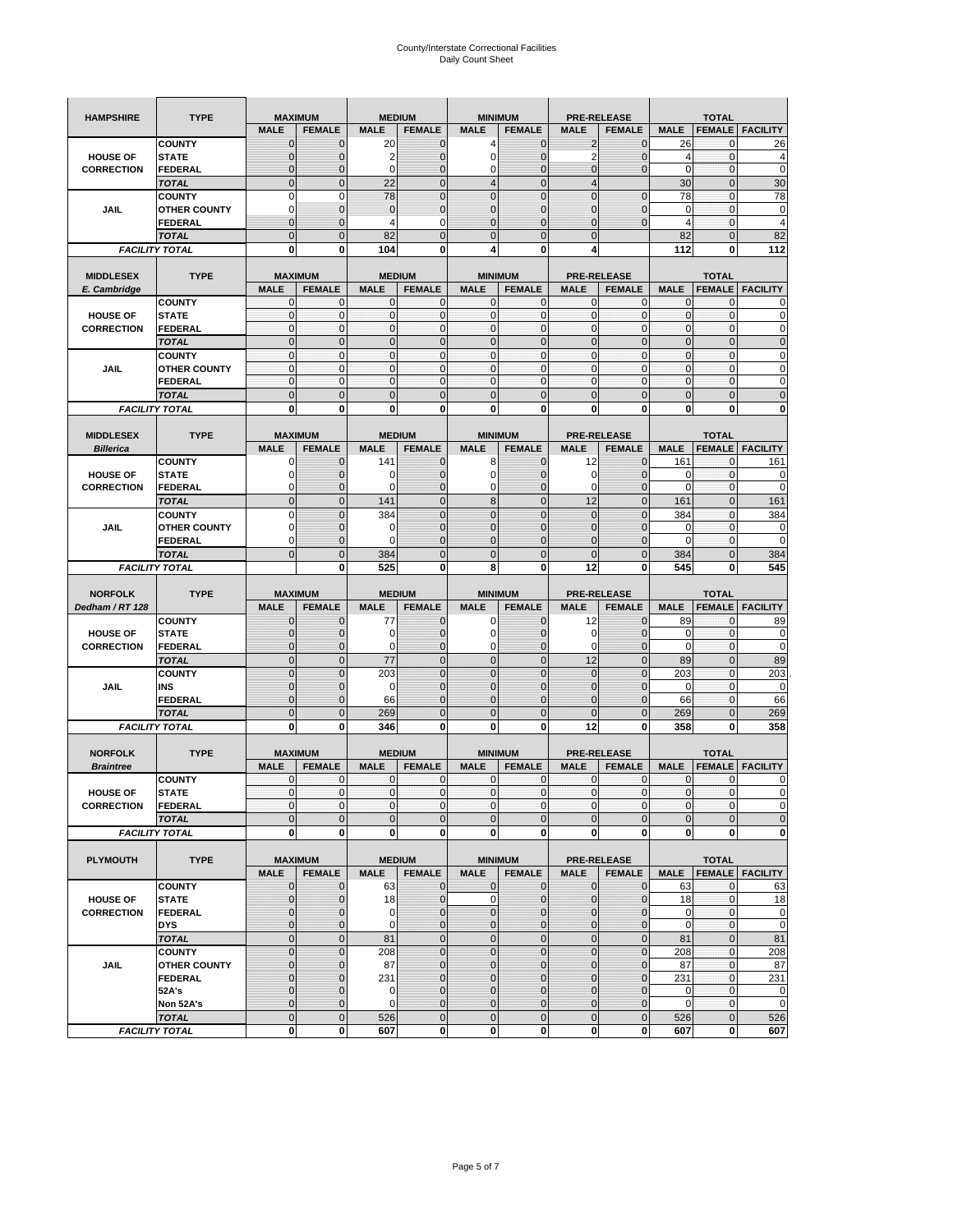# County/Interstate Correctional Facilities Daily Count Sheet

| <b>SUFFOLK</b><br><b>TYPE</b> |                       |                              | <b>MAXIMUM</b> |               | <b>MEDIUM</b> |                | <b>MINIMUM</b> |              | <b>PRE-RELEASE</b> |             | <b>TOTAL</b>  |                 |
|-------------------------------|-----------------------|------------------------------|----------------|---------------|---------------|----------------|----------------|--------------|--------------------|-------------|---------------|-----------------|
| <b>Nashua Street</b>          |                       | <b>MALE</b>                  | <b>FEMALE</b>  | <b>MALE</b>   | <b>FEMALE</b> | <b>MALE</b>    | <b>FEMALE</b>  | <b>MALE</b>  | <b>FEMALE</b>      | <b>MALE</b> | <b>FEMALE</b> | <b>FACILITY</b> |
|                               | <b>COUNTY</b>         | $\Omega$                     | $\mathbf{0}$   | 466           | $\Omega$      | $\mathbf{0}$   | $\Omega$       | $\mathbf{0}$ | $\Omega$           | 466         | $\Omega$      | 466             |
| JAIL                          | <b>OTHER COUNTY</b>   | $\Omega$                     | $\Omega$       | $\Omega$      | 0             | $\Omega$       | $\Omega$       | $\Omega$     | 0                  | $\Omega$    | $\Omega$      | 0               |
|                               | <b>FEDERAL</b>        | $\mathbf{0}$                 | $\mathbf{0}$   | 0             | 0             | $\mathbf{0}$   | $\mathbf{0}$   | $\mathbf 0$  | $\mathbf{0}$       | $\Omega$    | 0             | 0               |
|                               | <b>TOTAL</b>          | $\Omega$                     | $\Omega$       | 466           | $\Omega$      | $\overline{0}$ | $\Omega$       | $\Omega$     | $\Omega$           | 466         | $\Omega$      | 466             |
|                               | <b>FACILITY TOTAL</b> | 0                            | $\mathbf{0}$   | 466           | 0             | $\mathbf{0}$   | $\bf{0}$       | $\mathbf{0}$ | 0                  | 466         | 0             | 466             |
|                               |                       |                              |                |               |               |                |                |              |                    |             |               |                 |
| <b>SUFFOLK</b>                | <b>TYPE</b>           |                              | <b>MAXIMUM</b> | <b>MEDIUM</b> |               |                | <b>MINIMUM</b> |              | <b>PRE-RELEASE</b> |             | <b>TOTAL</b>  |                 |
| South Bay                     |                       | <b>MALE</b>                  | <b>FEMALE</b>  | <b>MALE</b>   | <b>FEMALE</b> | <b>MALE</b>    | <b>FEMALE</b>  | <b>MALE</b>  | <b>FEMALE</b>      | <b>MALE</b> | <b>FEMALE</b> | <b>FACILITY</b> |
|                               | <b>COUNTY</b>         | $\Omega$                     | $\mathbf{0}$   | 375           | 153           | $\mathbf{0}$   | $\mathbf{0}$   | 5            | $\mathbf{0}$       | 380         | 153           | 533             |
| <b>HOUSE OF</b>               | <b>STATE</b>          |                              | $\overline{0}$ | $\Omega$      | $\Omega$      | $\Omega$       | O              | $\Omega$     | $\Omega$           | $\Omega$    | $\Omega$      | 0               |
| <b>CORRECTION</b>             | <b>FEDERAL</b>        | $\Omega$                     | $\overline{0}$ | 0             | $\Omega$      | $\mathbf{0}$   | $\Omega$       | $\Omega$     | 0                  | $\Omega$    | $\Omega$      | $\Omega$        |
|                               | <b>TOTAL</b>          | $\Omega$                     | $\overline{0}$ | 375           | 153           | $\mathbf 0$    | $\mathbf{0}$   | 5            | $\overline{0}$     | 380         | 153           | 533             |
|                               | <b>FACILITY TOTAL</b> | 0                            | 0              | 375           | 153           | $\mathbf{0}$   | 0              | 5            | 0                  | 380         | 153           | 533             |
|                               |                       |                              |                |               |               |                |                |              |                    |             |               |                 |
| <b>WORCESTER</b>              |                       |                              | <b>MAXIMUM</b> | <b>MEDIUM</b> |               |                | <b>MINIMUM</b> |              | <b>PRE-RELEASE</b> |             | <b>TOTAL</b>  |                 |
|                               |                       | <b>MALE</b>                  | <b>FEMALE</b>  | <b>MALE</b>   | <b>FEMALE</b> | <b>MALE</b>    | <b>FEMALE</b>  | <b>MALE</b>  | <b>FEMALE</b>      | <b>MALE</b> | <b>FEMALE</b> | <b>FACILITY</b> |
|                               | <b>COUNTY</b>         |                              |                |               |               |                |                |              |                    | 150         | $\Omega$      | 150             |
| <b>HOUSE OF</b>               | <b>STATE</b>          |                              |                |               |               |                |                |              |                    | 0           | 0             | 0               |
| <b>CORRECTION</b>             | FEDERAL               |                              |                |               |               |                |                |              |                    | $\Omega$    | $\Omega$      | 0               |
|                               | <b>TOTAL</b>          | $\Omega$                     | $\mathbf{0}$   | $\Omega$      | $\mathbf 0$   | $\mathbf{0}$   | $\mathbf{0}$   | $\mathbf{0}$ | $\Omega$           | 150         | $\mathbf{0}$  | 150             |
|                               | <b>COUNTY</b>         |                              |                |               |               |                |                |              |                    | 412         | $\Omega$      | 412             |
| <b>JAIL</b>                   | <b>OTHER COUNTY</b>   |                              |                |               |               |                |                |              |                    | $\Omega$    | $\Omega$      | 0               |
|                               | FEDERAL               |                              |                |               |               |                |                |              |                    | $\Omega$    | $\Omega$      | $\mathbf 0$     |
|                               | <b>TOTAL</b>          | $\cap$                       | $\Omega$       | $\Omega$      | $\mathbf{0}$  | $\mathbf{0}$   | $\Omega$       | $\Omega$     | $\Omega$           | 412         | $\Omega$      | 412             |
|                               | <b>FACILITY TOTAL</b> | $\Omega$                     | $\mathbf{0}$   | $\Omega$      | 0             | $\mathbf{0}$   | $\bf{0}$       | $\mathbf 0$  | 0                  | 562         | O             | 562             |
|                               |                       |                              |                |               |               |                |                |              |                    |             |               |                 |
| <b>FEDERAL BUREAU</b>         |                       | <b>STATE</b>                 |                |               |               |                |                |              |                    |             |               |                 |
| OF PRISONS                    | <b>TYPE</b>           | <b>TOTAL</b><br><b>STATE</b> | 10             |               |               |                |                |              |                    |             |               |                 |
| <b>DYS</b>                    | <b>TYPE</b>           | <b>TOTAL</b>                 | 0              |               |               |                |                |              |                    |             |               |                 |
|                               |                       | <b>STATE</b>                 |                |               |               |                |                |              |                    |             |               |                 |
| <b>INTERSTATES</b>            | <b>TYPE</b>           | <b>TOTAL</b>                 | 77             |               |               |                |                |              |                    |             |               |                 |

\*Data for county facilities is provided by the MA County Sheriffs.